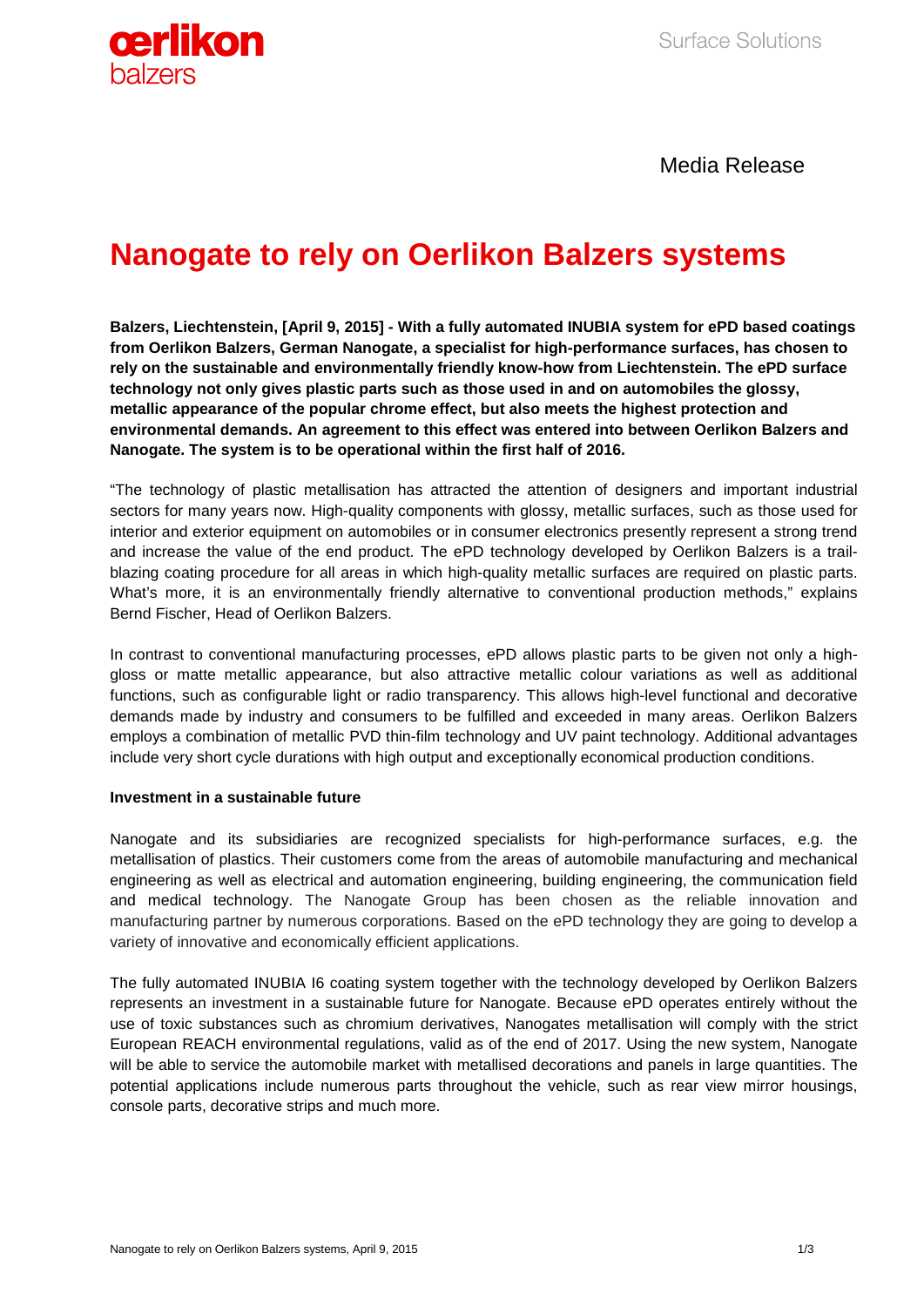

The coating system for Nanogate has a modular design and allows the company to enter this field of technology on an individualised basis. At the same time, this modular approach provides a great deal of flexibility for the future: Nanogate is able to expand the system at any time with an additional UV paint line to increase productivity.

"With ePD, Oerlikon Balzers has implemented an innovation which once again demonstrates our leading position in surface technologies," underscores Dr. Roland Herb, CEO of the Surface Solutions Segment of Oerlikon, to which Oerlikon Balzers belongs. "We seek to make new applications possible using sustainable, environmentally sound technologies. The global development of the large industries – with the automobile and plumbing fixtures industries at the forefront – is creating a great demand for our ePD technology. It offers our customers a more versatile, environmentally friendly and healthy alternative to conventional, toxic coatings. Oerlikon Balzers has the technical and business resources to set innovative new trends with ePD and to provide large corporations and technology leaders across a broad spectrum with innovative technology."

More information on the ePD technology from Oerlikon Balzers can be found at [www.oerlikon.com/balzers/epd](http://www.oerlikon.com/balzers/epd)

For further information please contact:

Alessandra Doëll Head of Communications Oerlikon Balzers T +423 388 7500 F +423 388 5419 alessandra.doell@oerlikon.com [www.oerlikon.com/balzers](http://www.oerlikon.com/balzers)

## **About Oerlikon Balzers**

Oerlikon Balzers is one of the world's leading suppliers of surface technologies that significantly improve the performance and durability of precision components as well as tools for the metal and plastics processing industries. Extremely thin and exceptionally hard coatings, marketed under the BALINIT and BALIQ brand names, reduce friction and wear. Under the technology brand ePD, the company develops integrated services and solutions for the metallization of plastic parts with chrome effects. Oerlikon Balzers operates a dynamically growing network of currently 106 coating centers in 34 countries in Europe, the Americas and Asia. Oerlikon Balzers is – together with Oerlikon Metco - part of the Surface Solutions Segment of the Switzerland-based Oerlikon Group (SIX: OERL).

## **About the Surface Solutions Segment**

The Oerlikon Surface Solutions Segment includes the two brands Oerlikon Balzers and Oerlikon Metco. Oerlikon Balzers is one of the world's leading suppliers of surface technologies that significantly improve the performance and durability of precision components as well as tools for the metal and plastics processing industries. Extremely thin and exceptionally hard coatings reduce friction and wear. Under the technology brand ePD, the company develops integrated services and solutions for the metallization of plastic parts with chrome effects. Oerlikon Metco enhances surfaces with coating solutions and equipment. Customers benefit from a uniquely broad range of surface technologies, coating solutions, equipment, materials, services, and specialized machining services and components. The innovative solutions improve performance and increase efficiency and reliability. Oerlikon Metco serves industries such as power generation, aviation, automotive, and other specialized markets. The Surface Solutions Segment operates a dynamically growing